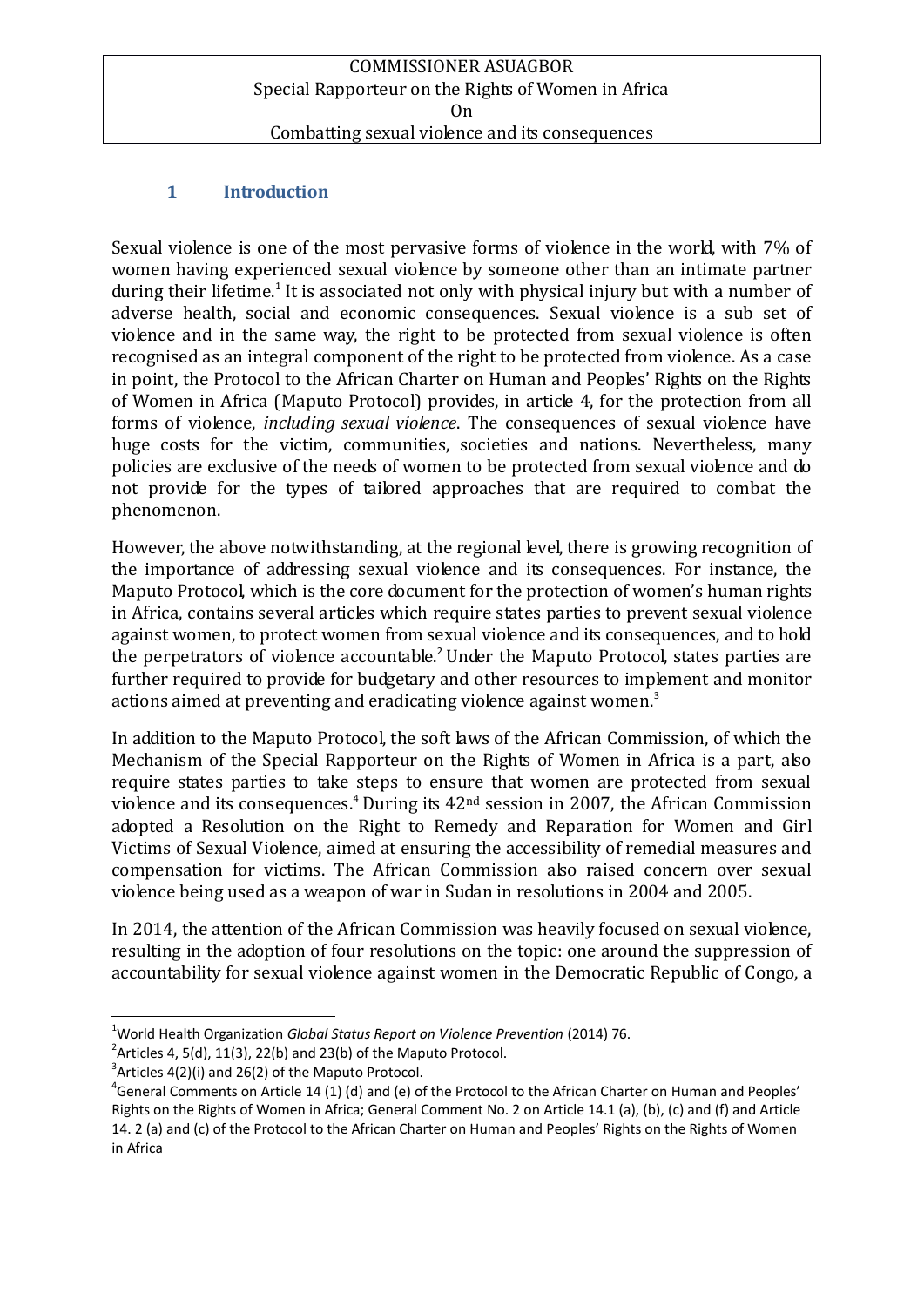second condemning the perpetrators of sexual assault and violence in the Arab Republic of Egypt, a third calling for the protection against sexual violence suffered on the basis of sexual orientation and gender identity and a fourth noting concern at the increased level of sexual violence against female protestors.

In 2012, the Mechanism of the Special Rapporteur on the Rights of Women in Africa was integral in ensuring the adoption of a general comment on article 14 (General Comment 2), which elaborated on states parties obligations to provide for abortion in cases of sexual assault, as required under article  $14(2)(c)$  of the Maputo Protocol.

The African Commission is acutely conscious of the need to track and monitor reports of sexual violence as well as progress and measures aimed at its prevention. In this regard, the African Commission's guidelines on state reporting under the Maputo Protocol, adopted in 2009, urge state parties to include a section, in their state reports, on measures taken to protect women from violence.

In addition to the structured efforts undertaken by the African Commission and the Special Rapporteur to address sexual violence, the Mechanism of the Special Rapporteur has routinely engaged in meetings and processes aimed at combatting sexual violence. For example, in 2015, the Mechanism organised a meeting which was aimed at understanding the impact of conflict on the rights of women and girls. As we all know, conflict is often a trigger for sexual violence and for that reason, article  $11(3)$  of the Maputo Protocol requires us to protect asylum seeking women, refugees, returnees and internally displaced persons against all forms of violence, rape and other forms of sexual exploitation. The article also provides that these acts should be considered as war crimes, crimes of genocide or crimes against humanity and that their perpetrators are brought to justice.

## **2. Challenges in combatting sexual violence and its consequences**

Despite the legal frameworks to prevent and address sexual violence in Africa, we know that women and girls continue to be victims of sexual violence, and disproportionately so. This is both a reflection of, and a result, of widespread and persistent gender inequality and gender discrimination on the continent. Against this backdrop, there are several challenges in the way of combatting sexual violence, including:

 Many countries in Africa lack specific laws and policies which provide for the *prevention* of sexual violence against women. Existing laws often focus exclusively on the prosecution of perpetrators of sexual violence.

 Most African societies are patriarchal and victims, who are mostly women, are often afraid to report sexual violence or denounce the men in society. Culturally, the man is considered as the guardian of one's honour and therefore victims may naturally be scared to confront them.

 Across Africa, a major challenge to combat sexual violence is the lack of a comprehensive and effective system through which victims of sexual violence can report the matter, access services and demand accountability.